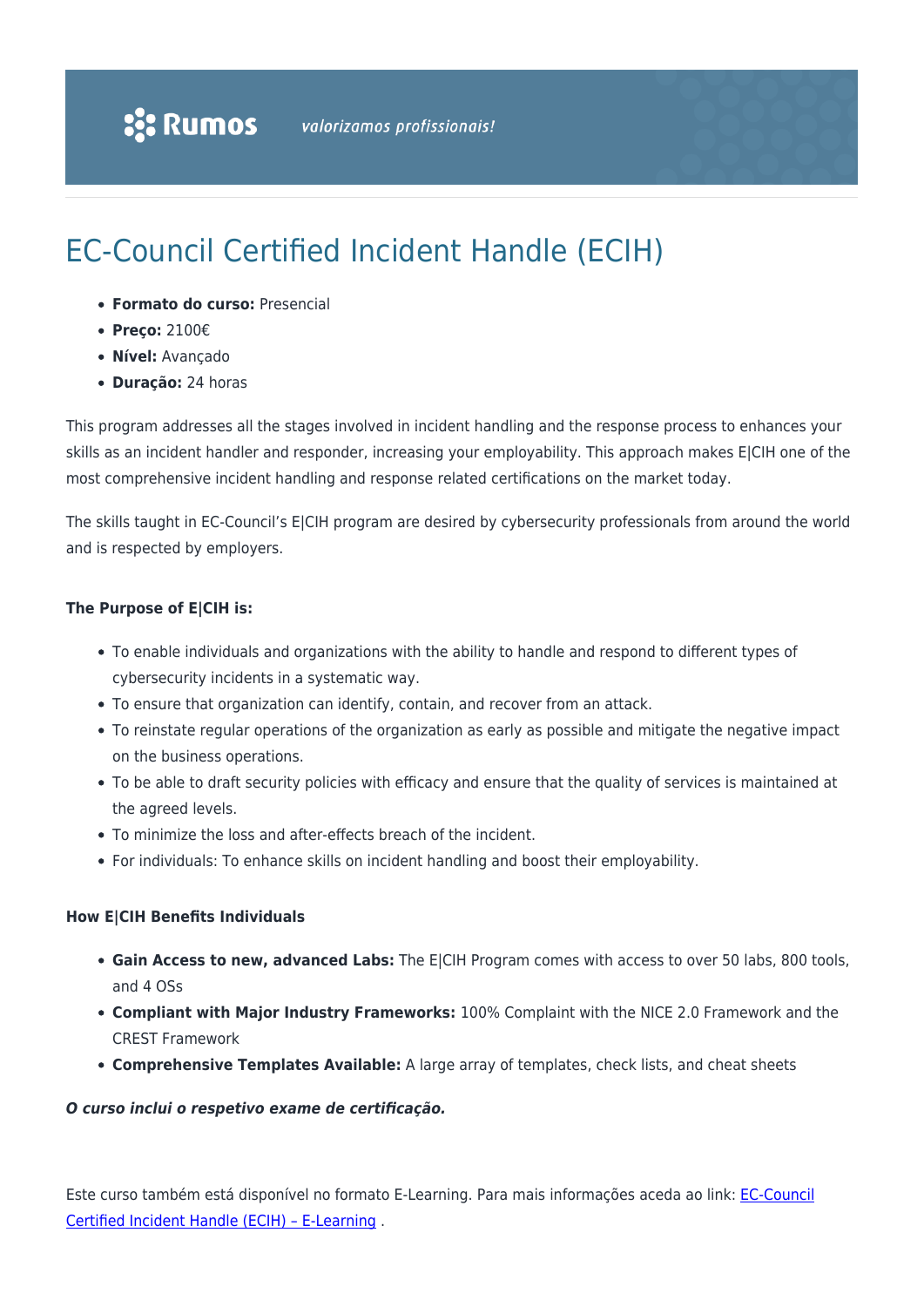### Destinatários

The incident handling skills taught in E|CIH are complementary to the job roles below as well as many other cybersecurity jobs:

- Penetration Testers
- Vulnerability Assessment Auditors
- Risk Assessment Administrators
- Network Administrators
- Application Security Engineers
- Cyber Forensic Investigators/ Analyst and SOC Analyst
- System Administrators/Engineers
- Firewall Administrators and Network Managers/IT Managers

E|CIH is a specialist-level program that caters to mid-level to high-level cybersecurity professionals. In order to increase your chances of success, it is recommended that you have at least 1 year of experience in the cybersecurity domain.

## Objectivos

### **Learning Objectives of E|CIH Program:**

- Understand the key issues plaguing the information security world
- Learn to combat different types of cybersecurity threats, attack vectors, threat actors and their motives
- Learn the fundamentals of incident management including the signs and costs of an incident
- Understand the fundamentals of vulnerability management, threat assessment, risk management, and incident response automation and orchestration
- Master all incident handling and response best practices, standards, cybersecurity frameworks, laws, acts, and regulations
- Decode the various steps involved in planning an incident handling and response program
- Gain an understanding of the fundamentals of computer forensics and forensic readiness
- Comprehend the importance of the first response procedure including evidence collection, packaging, transportation, storing, data acquisition, volatile and static evidence collection, and evidence analysis
- Understand anti-forensics techniques used by attackers to find cybersecurity incident cover-ups
- Apply the right techniques to different types of cybersecurity incidents in a systematic manner including malware incidents, email security incidents, network security incidents, web application security incidents, cloud security incidents, and insider threat-related incidents

## Metodologia

**Prepare to Handle and Respond to Security Incidents:**